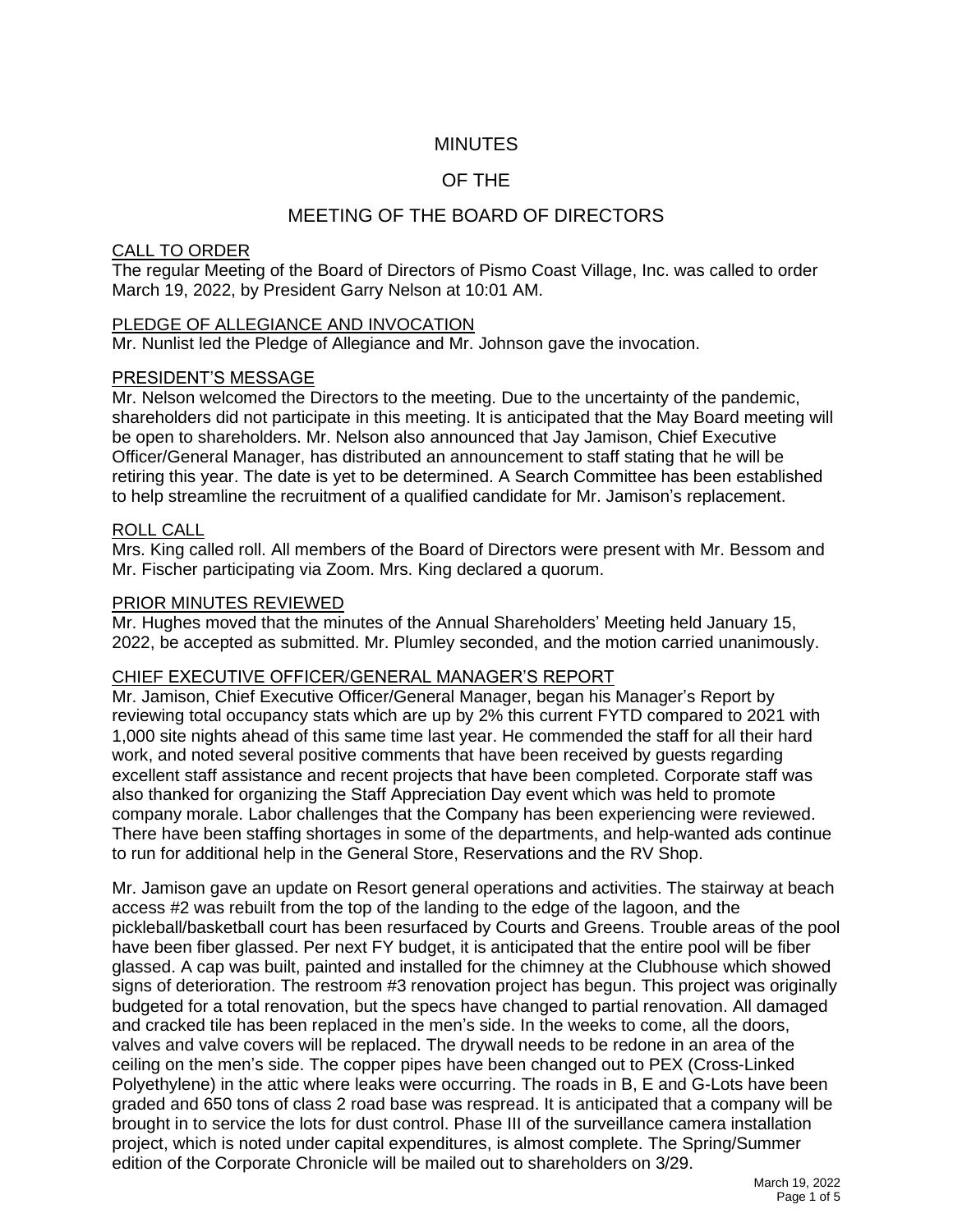Mr. Jamison commented on upcoming events including the May Vintage Trailer Rally being held May 19-22, 2022. Three hundred sites were allocated for the event and all but sixteen sites have been reserved. Reservations is working on filling those remaining sites. Pismo Coast Village is taking a more active role in the activities of this event. The Trail Along to Pismo Vintage Trailer Rally will be held in the Resort November 3-6, 2022. A brief overview of the Company's MOD rate was then given, which may be increasing from 77 to 116 due to past claims.

Mr. Jamison noted that he will be attending the CampCalNOW 2022 Summit Tradeshow and Convention April 4-7, 2022 where 130 campgrounds and RV parks will be represented. The convention will be focusing on topics such as housing, electric tow vehicles, EV charging and options for meeting the needs of higher demand RVs. It presents the opportunity to talk to peers in the RV industry and establish new contacts. Forty vendors will also be represented.

Mr. Jamison discussed the information that he has been collecting from several companies regarding solar installation and electric vehicle charging. Representatives from Solarponics, who specialize in sustainable energy systems, met with the Executive Committee in February to present possible solar installation options, preliminary costs and logistics. Proposals have been given from other companies for the installation of electric vehicle charging stations in the Resort. Mr. Buchaklian asked if different charging stations would be needed for different lengths and power of charging. Per Mr. Jamison's information, all the charging stations that are being considered would be fully programmable and controlled by the Company as to what can be charged and the level of charge. A discussion ensued. Further consideration will be taken at the May Board meeting in regards to possible viable electric vehicle charging options for the Resort and whether it would benefit the Company to pursue that direction.

#### EXECUTIVE AND PERSONNEL & COMPENSATION/BENEFITS COMMITTEE REPORT

Mr. Pappi, Chair, reported that there were two joint meetings held with the Executive Committee; one on Saturday, February 19, 2022 at 10:00 AM and one on Friday, March 18, 2022 at 2:53 PM. All Committee members were present for both meetings either in-person or by phone, along with CEO/General Manager, Jay Jamison as a guest.

At the 2/19/2022 joint meeting, Mr. Jamison presented an overview of the Resort activities to the Committee and gave an update on projects and staffing. He discussed the upcoming vintage trailer rallies being held in May and November 2022. The Committee also discussed the 401(K) plan. Blake Goehring from Merrill Lynch will be onsite 3/22/2022 to meet with staff. The meeting was adjourned at 1:17 PM.

At the 3/18/2022 joint meeting, Mr. Jamison brought the Committee up-to-date on Resort activities and projects which included the pickleball court resurfacing, pool repair and Clubhouse chimney repair. He discussed the Company's positive insurance record; but stated that there may be a possible increase in the future premium due to the MOD rate change. General concerns were discussed regarding trailer deliveries into other trailer parks. The Committee also discussed the 401(K) plan confirming that Blake Goehring will be onsite 3/22/2022 to meet with staff. The meeting was adjourned at 4:10 PM.

#### FINANCE COMMITTEE REPORT

Mr. Williams, Chair, reported that the Committee met this morning, March 19 at 9:00 AM. All Committee members were present. Mr. Jamison attended as a guest. The Committee reviewed the January and February 2022 financial statements as well as the report on capital projects. The financials are healthy. The meeting adjourned at 9:50 AM.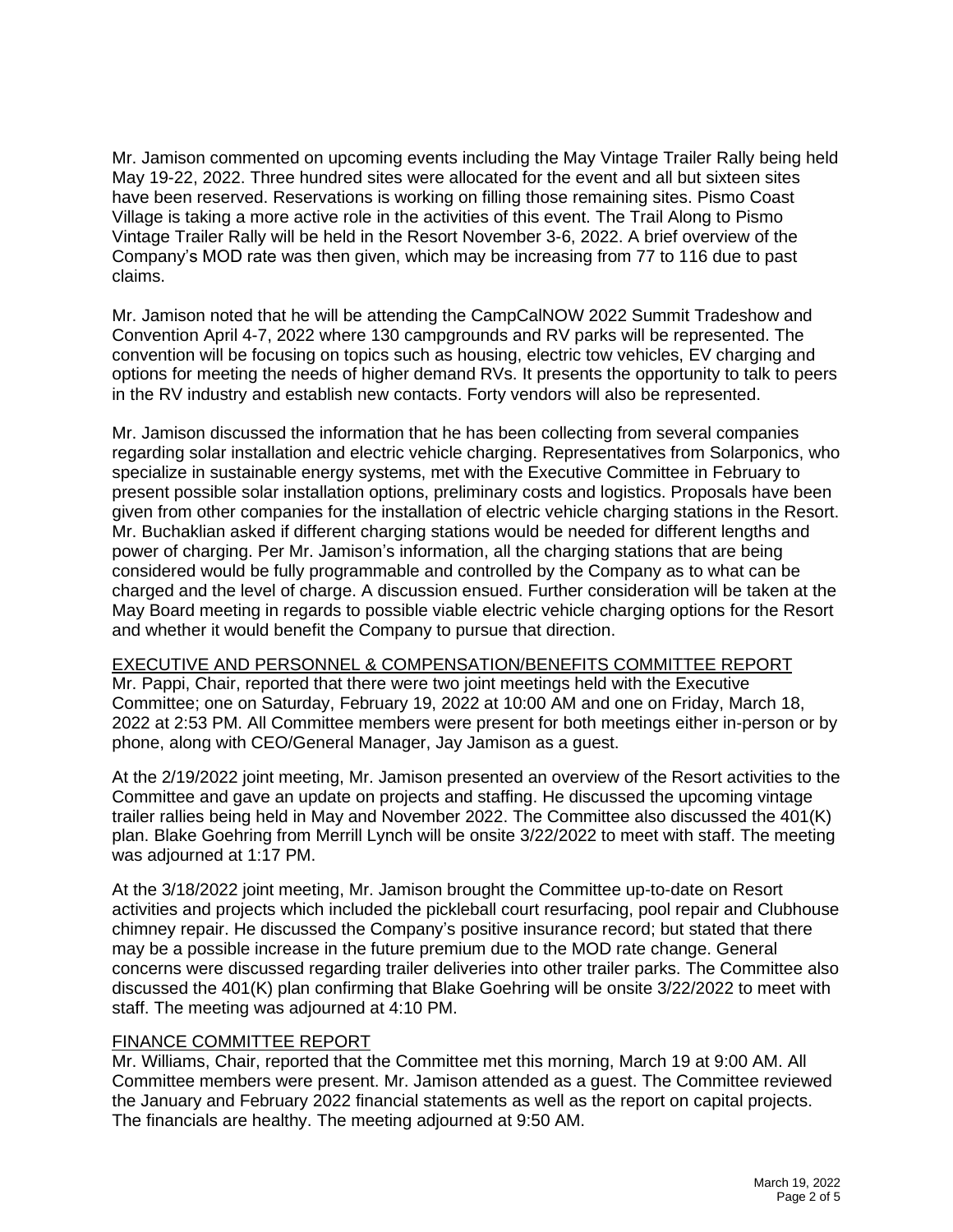# OPERATIONS COMMITTEE REPORT

Mr. Enns, Chair, reported that the Committee met this Friday, March 18 at 11:00 AM. All Committee members were present as well as Jay Jamison (CEO/GM), Charles Amian (Operations Manager), Carol Lyon (Corp Executive Assistant), Brandi Collins (Accounting Manager), Darrell Sisk (Reservations Supervisor) and Allyson Neufeld (Accounting Clerk) as guests. Verbiage change recommendations were presented by the staff to the Committee for the Shareholders Information Manual to provide clarity to shareholders. The recommendations did not include policy changes. The Committee approved the verbiage changes. A Motion out of Committee will be presented during Closed Session. The meeting adjourned at 12:00 PM.

### AUDIT COMMITTEE REPORT

Mr. Roberts, Chair, reported the Committee met Friday, March 18 at 1:30 PM. All Committee members were present. The Committee discussed the most recent Brown Armstrong engagement letter. They also discussed the filings with the SEC since the November Audit Committee meeting including the 10K-2021.09.30, 10Q-2021.12.31 and the 8K-2022.01.15. The meeting adjourned at 3:30 PM.

## ENVIRONMENTAL, HEALTH & SAFETY ADVISORY COMMITTEE REPORT

Mr. Skaggs, Chair, reported that the Committee met Friday, March 18 at 8:30 AM. All Committee members were present either in-person or by phone as well as Charles Amian, Operations Manager, and Josh Lockett, Security Supervisor, as guests. Mr. Amian provided copies of the Guests Injury Report. Currently, one employee incident is still open from April 2021. Mr. Amian will inquire with Human Resources regarding requirements to remove the incident from the list. There were no new employee injuries to report. Mr. Amian provided copies of the Pismo Coast Village Tsunami Evacuation Contingency Plan and various discussions took place. Handouts of the Tsunami Inundation were also handed out. A copy of the Tsunami Evacuation Plan will be forwarded to the Pismo Fire Dept. for review and feedback. The Committee also conducted an interview with Mr. Lockett to discuss the existing Tsunami Evacuation Plan. Based upon Mr. Lockett's experience with past tsunami issues, the existing Tsunami Evacuation Plan has worked well. Per Mr. Lockett, the existing speed signs having been functioning well in the Resort. He recommended utilizing a sensitive blending speed sign. The existing PCV radios have also been working well for all issues. Mr. Lockett commended his Security staff for the great job they have been doing. He stated that one additional Security employee needs to be hired. It was apparent that Mr. Lockett enjoys working for PCV. Mr. Amian also provided copies of the EH&SA Advisory List dated 03.18.2022. Completed items were reviewed and checked off. A field tour of the listed PCV locations was conducted. The meeting adjourned at 10:45 AM.

## NOMINATING COMMITTEE REPORT

Mr. Willems, Chair, reported that the Committee met Friday, March 18 at 12:32 PM. All Committee members were present either in-person or by phone except Mr. Hughes, who was absent. Mr. Willems stated that he has been in communication with the three top candidates for the Board. The Committee reviewed interview questions and the application packet. They discussed current qualified and interviewed applicants as well as the letters that were sent to them in February 2022. The discussion regarding the application cover letter and follow-up letters was tabled. The meeting adjourned at 12:50 PM.

Mr. Nelson recessed the meeting at 10:38 AM. He reconvened the meeting in Closed Session at 10:51 AM.

## OLD BUSINESS

Mr. Roberts gave a positive comment on Security employee, Ralph Hernandez. Per Mr. Jamison, three additional complimentary comments have been received recently for him for his friendly personality and helpful assistance to guests.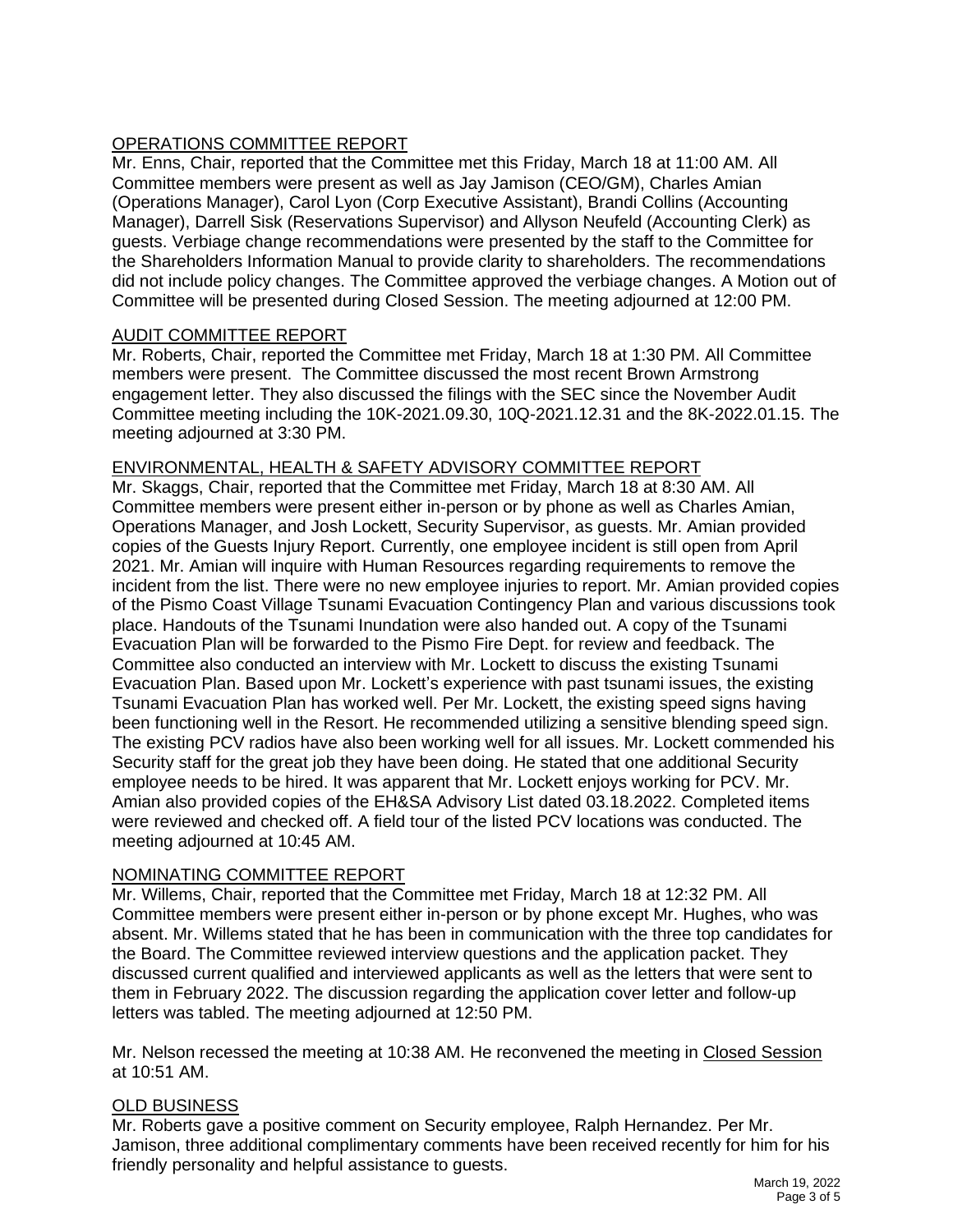## NEW BUSINESS

#### GENERAL MANAGER RETIREMENT

Mr. Nelson reported that a special committee has been created from members of the Executive Committee and the Board, and is being headed by Mr. Pappi, Chair of the Personnel & Compensation/Benefits Committee. This special committee will work with a recruiting firm to find a replacement General Manager candidate for Mr. Jamison. A discussion ensued regarding Mr. Jamison's retirement and plans for the transition.

### OPERATIONS COMMITTEE REPORT

The Operations Committee presented for Board approval, its Motion Out of Committee to accept and include new language on page one, two, five and six of the Shareholders Information Manual under Shareholder Benefits/Policies, Site Use/Reservations, and Rules and Regulations to provide clarity to shareholders.

Mr. Willems made a recommendation that the new flag policy stated in the manual should be worded as "display" instead of "flag" to make the rule more generalized as far as what may be acceptable displays in the Resort. A discussion ensued regarding the full meaning of the word "display" and what it would include. Mr. Enns asked the Board to approve the verbiage changes as written and presented, and the Operations Committee will take Mr. Willems recommendation under advisement and report back to the Board at a later time.

Mr. Roberts questioned the meaning of the added Shareholder Site Use tables. Mr. Enns provided an explanation and stated that further explanation is in other paragraphs of the manual to support the tables.

Mr. Pappi opened a discussion regarding rules and regulations surrounding the speed limit in the Resort and the issues surrounding guests speeding on electric scooters and bicycles. Mr. Jamison recommended that the Operations Committee take this subject into consideration, and how to possibly address the issue in the future.

A vote was taken, and the motion carried unanimously.

# **SAFE DEPOSIT BOX**

Mr. Willems moved, Mr. Hardesty seconded, and the Board unanimously adopted the following resolution:

## RESOLUTION 1272/1257

Resolved that the following persons be authorized to execute the signature cards for the safe deposit box account with Pacific Premier Bank:

Garry Nelson, President and Chairman of the Board Jack Williams, Vice President – Finance and Chief Financial Officer George Pappi, Jr., Executive Vice President Karen King, Vice President – Secretary Rodney Enns, Vice President – Operations Jay Jamison, Assistant Corporate Secretary/Chief Executive Officer/General Manager

Further resolved that two of the authorized signers, acting together, shall be required to be present at any time access to the safe deposit box occurs.